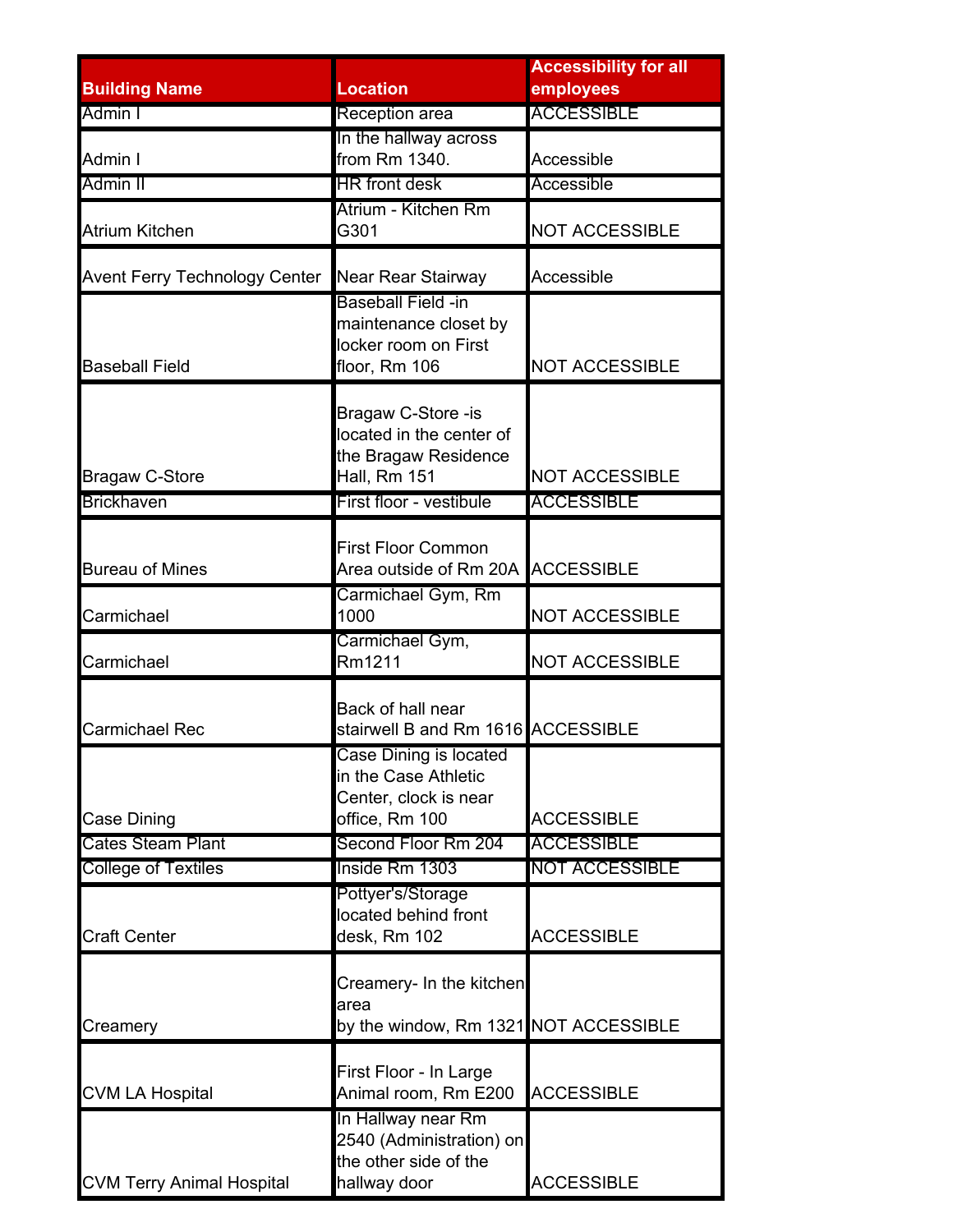|                               |                                                                 | <b>Accessibility for all</b> |
|-------------------------------|-----------------------------------------------------------------|------------------------------|
| <b>Building Name</b>          | <b>Location</b>                                                 | employees                    |
|                               | Second floor along                                              |                              |
|                               | corridor near Custodial                                         |                              |
| <b>CVM Terry Center</b>       | closet 2149                                                     | <b>ACCESSIBLE</b>            |
|                               |                                                                 |                              |
| <b>CVM Terry Center</b>       | First floor along corridor<br>near 1430A locker room ACCESSIBLE |                              |
|                               |                                                                 |                              |
|                               | Second floor along                                              |                              |
|                               | corridor near Neurology                                         |                              |
| <b>CVM Terry Center</b>       | Ward room 2312                                                  | <b>ACCESSIBLE</b>            |
|                               |                                                                 |                              |
|                               | <b>First Floor Hallway CVM</b>                                  |                              |
| <b>CVM Terry Center</b>       | Main HWC, Rm 2540                                               | <b>ACCESSIBLE</b>            |
| <b>Daniels Hall</b>           | Second Floor Lobby<br>Area                                      | <b>ACCESSIBLE</b>            |
| East Dining Hall (Clark)      | <b>Ground Floor</b>                                             | <b>ACCESSIBLE</b>            |
|                               |                                                                 |                              |
| Engineering Building III      | Second Floor Rm 2237                                            | <b>NOT ACCESSIBLE</b>        |
|                               | <b>Front Entrance Fountain</b>                                  |                              |
| <b>Fountain Dining</b>        | Dining Hall                                                     | <b>ACCESSIBLE</b>            |
|                               | Back of Kitchen in                                              |                              |
| <b>Fountain Dining</b>        | <b>Fountain Dining Hall</b>                                     | <b>NOT ACCESSIBLE</b>        |
|                               |                                                                 |                              |
|                               | Hill/ Beans -DH Library                                         |                              |
| <b>Hill Beans/Library</b>     | First Floor coffee shop,<br><b>Rm G400</b>                      | <b>NOT ACCESSIBLE</b>        |
|                               | <b>Quad/Honors C-store</b>                                      |                              |
| <b>Honors Commons C-Store</b> | 2622 Dunn, Rm 101c                                              | <b>NOT ACCESSIBLE</b>        |
| Lonnie Pool Club House        | Club House, Rm 232                                              | <b>NOT ACCESSIBLE</b>        |
|                               | McKimmon Ctr. Café' -                                           |                              |
|                               | The Corner Café is                                              |                              |
|                               | located in the left corner                                      |                              |
|                               | of the lobby in the                                             |                              |
|                               | McKimmon Center, Rm                                             |                              |
| <b>McKimmon</b>               | 135H                                                            | <b>NOT ACCESSIBLE</b>        |
| Monteith Eng Research Center  | MRC room 314 column<br>by window                                | <b>NOT CONNECTED</b>         |
|                               | Murphy Center - First                                           |                              |
| Murphy 1st FL                 | floor                                                           | <b>ACCESSIBLE</b>            |
|                               |                                                                 |                              |
| OIT Hillsborough              | Hillsborough, Help Desk NOT ACCESSIBLE                          |                              |
| Page Hall                     | Hallway of 120 Suite                                            | <b>ACCESSIBLE</b>            |
| <b>Partners 1</b>             | <b>Room 1650</b>                                                | <b>NOT ACCESSIBLE</b>        |
|                               | West Ground Floor                                               |                              |
|                               | Hallway Clock next to                                           |                              |
| <b>Patterson Hall</b>         | stairwell door G06                                              | <b>ACCESSIBLE</b>            |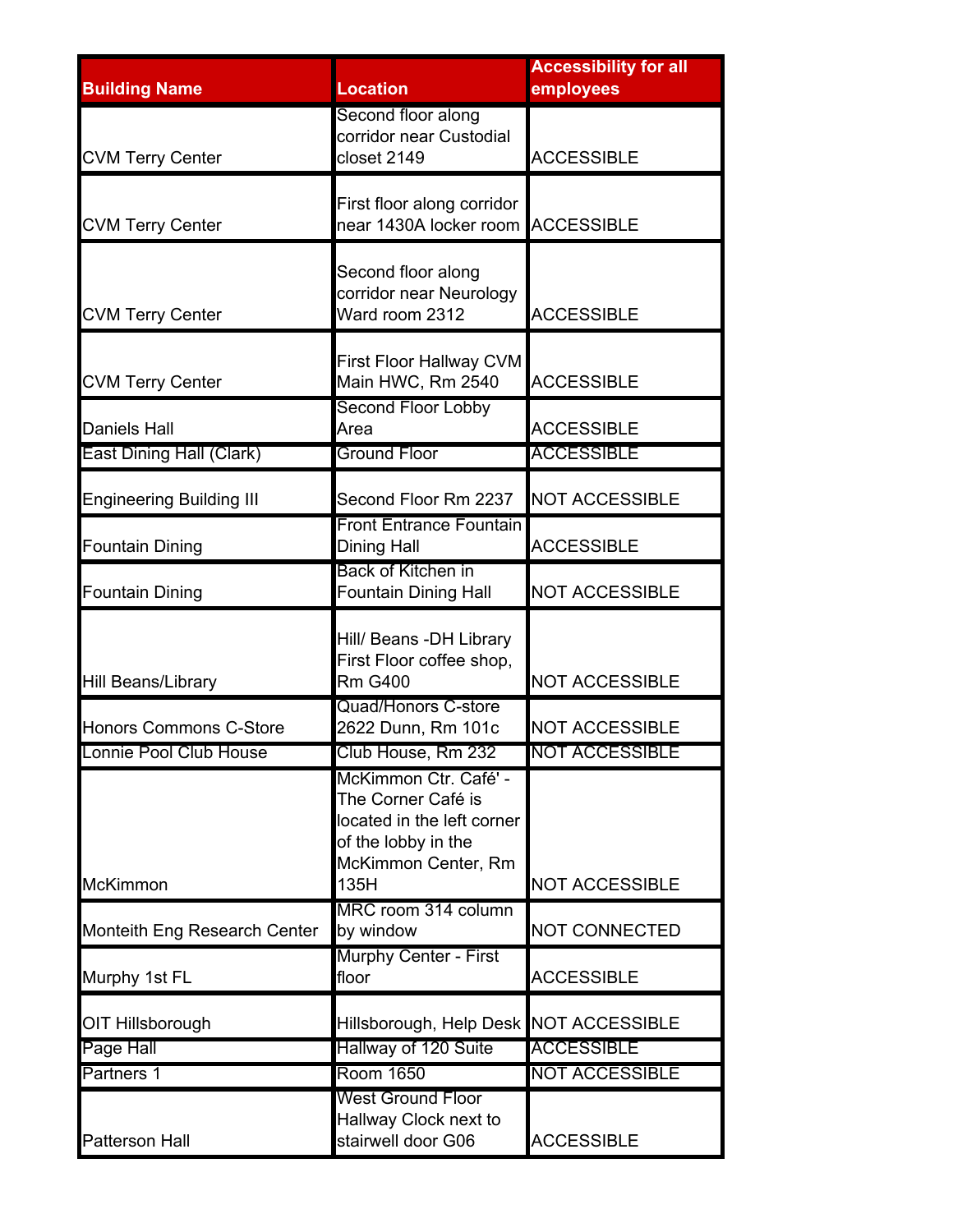| <b>Building Name</b>     | <b>Location</b>                                       | <b>Accessibility for all</b><br>employees |
|--------------------------|-------------------------------------------------------|-------------------------------------------|
|                          | <b>East Ground Floor</b>                              |                                           |
|                          | Hallway Clock next to                                 |                                           |
| <b>Patterson Hall</b>    | office G31,                                           | <b>ACCESSIBLE</b>                         |
|                          | Second Floor PCJ, Rm                                  |                                           |
| <b>PCJ - ENG II</b>      | 1203                                                  | <b>NOT ACCESSIBLE</b>                     |
|                          | located in the back of<br>the kitchen area, Rm        |                                           |
| <b>PCJ - Nelson Hall</b> | 2420A                                                 | <b>NOT ACCESSIBLE</b>                     |
|                          | Park Shops 101 Current                                |                                           |
| <b>PCJ - Park Shops</b>  | Dr, Rm 100A                                           | <b>NOT ACCESSIBLE</b>                     |
|                          | Textiles, Centennial                                  |                                           |
| <b>PCJ</b> - Textiles    | Campus, Rm 2404                                       | <b>NOT ACCESSIBLE</b>                     |
| <b>PCJ Vet School</b>    | <b>PCJ Vet School Small</b><br><b>Animal Hospital</b> | <b>NOT ACCESSIBLE</b>                     |
|                          | Located in the main                                   |                                           |
|                          | entrance on second                                    |                                           |
| Poe Hall                 | floor                                                 | <b>ACCESSIBLE</b>                         |
| Reynolds                 | <b>First Floor - Facilities</b><br>Office Rm 185      | <b>NOT ACCESSIBLE</b>                     |
|                          |                                                       |                                           |
|                          | Reynolds-Training area                                |                                           |
| Reynolds -               | in hallway, above copy                                |                                           |
| Training                 | machine, Rm B90                                       | <b>ACCESSIBLE</b>                         |
| Scott                    | First Floor, Rm 148                                   | <b>ACCESSIBLE</b>                         |
|                          | Alumni - State Club,                                  |                                           |
| <b>State Club</b>        | Back of Kitchen near<br>loading do                    | <b>NOT ACCESSIBLE</b>                     |
| Sullivan I               | First Floor, Rm A112                                  | <b>ACCESSIBLE</b>                         |
|                          | Near breakroom, Rm                                    |                                           |
| Sullivan II              | 126                                                   | <b>ACCESSIBLE</b>                         |
| Sullivan II              | <b>First Floor</b>                                    | <b>ACCESSIBLE</b>                         |
|                          | <b>First Floor Staff</b>                              |                                           |
| Sullivan III             | Entrance, Rm 1334                                     | <b>ACCESSIBLE</b>                         |
| Talley                   | PCJ Shop, Kitchen                                     | <b>NOT ACCESSIBLE</b>                     |
|                          | Talley One Earth,                                     |                                           |
| Talley - One Earth       | <b>Kitchen</b>                                        | <b>NOT ACCESSIBLE</b>                     |
| Talley Basement Kitchen  | <b>Basement Kitchen</b>                               | <b>ACCESSIBLE</b>                         |
| <b>Talley Bookstore</b>  | Talley Bookstore 1                                    | <b>NOT ACCESSIBLE</b>                     |
| <b>Talley Bookstore</b>  | <b>Talley Bookstore, Rm</b><br>2231                   | <b>NOT ACCESSIBLE</b>                     |
|                          | Talley Stud. Ctr.- First                              |                                           |
|                          | floor, near information                               |                                           |
| <b>Talley Info Desk</b>  | desk                                                  | <b>ACCESSIBLE</b>                         |